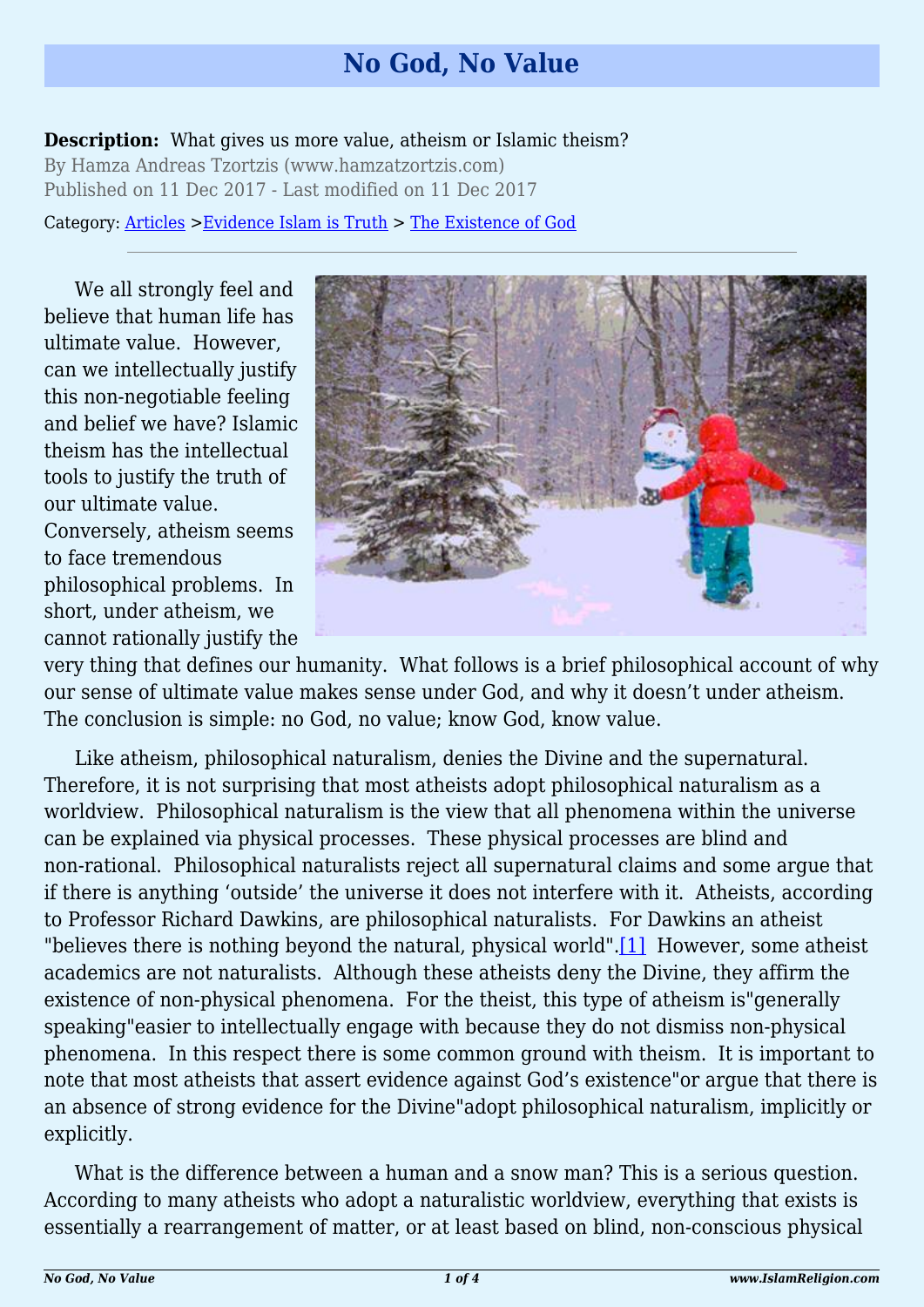processes and causes.

If this is true, then does it really matter?

If I were to pick up a hammer and smash a snowman and then I did the same to myself, according to naturalism there would be no real difference. The lumps of snow and the pieces of my skull would just be rearrangements of the same stuff: cold, lifeless matter.

The typical response to this argument includes the following statements: "we have feelings", "we are alive", "we feel pain", "we have an identity" and "we're human!" According to naturalism these responses are still just rearrangements of matter, or to be more precise, just neuro-chemical happenings in one's brain. In reality everything we feel, say or do can be reduced to the basic constituents of matter, or at least some type of physical process. Therefore, this sentimentalism is unjustified if one is an atheist, because everything, including feelings, emotions or even the sense of value, is just based on matter and cold physical processes and causes.

Coming back to our original question: *what is the difference between a human being and a snowman?* The answer according to the atheist perspective is that there is no real difference. Any difference is just an illusion"there is no ultimate value. If everything is based on matter and prior physical causes and processes, then nothing has real value. Unless, of course, one argues that what matters is matter itself. Even if that were true, how could we appreciate the difference between one arrangement of matter and another? Could one argue that the more complex something is, the more value it has? But why would that be of any value? Remember, nothing has been purposefully designed or created, according to atheism. It is all based on cold, random and non-conscious physical processes and causes.

The good news is that the atheists who adopt this perspective do not follow through with the rational implications of their beliefs. If they did, it would be depressing. The reason that they attribute ultimate value to our existence is because their innate dispositions, which have been created by God, have an affinity to recognise God and the truth of our existence.

From an Islamic point of view God has placed an innate disposition within us to acknowledge our worth, and to recognise fundamental moral and ethical truths. This disposition is called the *fitrah* in Islamic thought. Another reason we can claim ultimate value is because God created us with a profound purpose, and preferred us to most of His creation. We have value because the One who created us has given us value.

## **"Now, indeed, We have conferred dignity on the children of Adam… and favoured them far above most of Our creation." (Quran 17:70)**

## **"Our Lord! You have not created all this without purpose." (Quran 3:191)**

Islam values the good and those who accept the truth. It contrasts those who obey God and thereby do good, and those who are defiantly disobedient, and thereby do evil: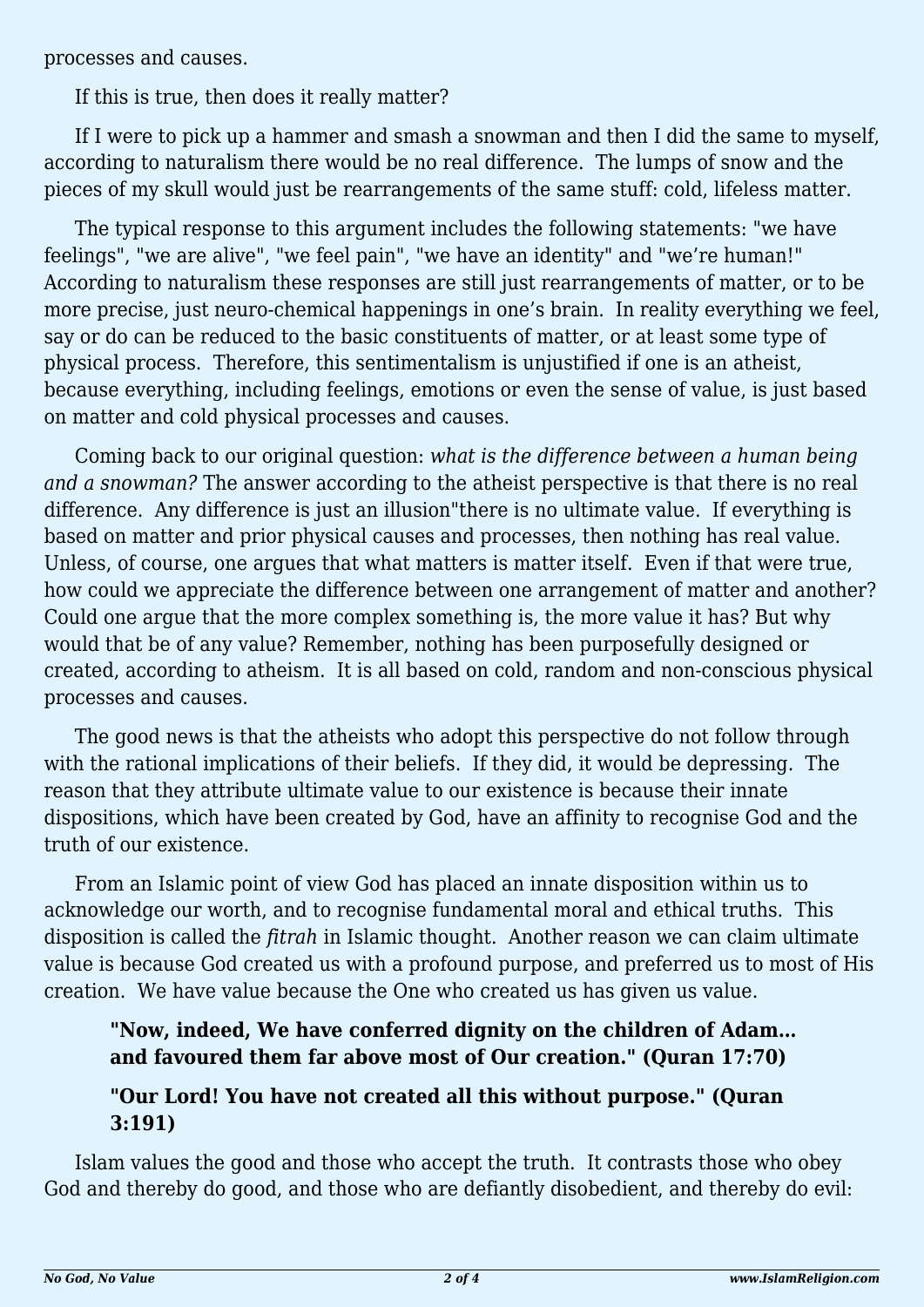## **"Then is one who was a believer like one who was defiantly disobedient? They are not equal." (Quran 32:18)**

Since naturalism rejects the hereafter and any form of Divine justice, it rewards the criminal and the peacemaker with the same end: death. We all meet the same fate. So what ultimate value does the life of Hitler or the life of Martin Luther King Jr. really have? If their ends are the same, then what real value does atheism give us? Not much at all.

However, in Islam, the ultimate end of those who worship God and are compassionate, honest, just, kind and forgiving is contrasted with the end of those who persist with their evil. The abode of the good is eternal bliss and the abode of the evil is Divine alienation. This alienation is a consequence of consciously denying God's mercy and guidance, which inevitably results in spiritual anguish and torment. Clearly, Islam gives us ultimate value. However, under atheism, value cannot be rationally justified except as an illusion in our heads.

Despite the force of this argument, some atheists still object. One of their objections involves the following question: *Why does God give us ultimate value?* The answer is simple. God created and transcends the universe, and He has unlimited knowledge and wisdom. His names include The-Knowing and The-Wise. Therefore, what He values is universal and objective. Another way of looking at it is by understanding that God is the maximally perfect Being, which means He is free from any deficiency and flaw. Therefore, it follows that what He values will be objective and ultimate, because this objectivity is a feature of His perfection.

Another objection argues that even if we were to accept that God gives us ultimate value, it will still be subjective, as it will be subject to His perspective. This contention is premised on a misunderstanding of what subjectivity means. It applies to an individual's limited mind and/or feelings. However, God's perspective is based on an unlimited knowledge and wisdom. He knows everything; we do not. The classical scholar Ibn Kathir states that God has the totality of wisdom and knowledge; we have its particulars. In other words: God has the picture, we just have a pixel.

Seyyed Hossein Nasr, Professor of Islamic studies at George Washington University, provides an apt summary of the concept of human rights and dignity"which ultimately refer to value"in the absence of God:

"Before speaking of human responsibilities or rights, one must answer the basic religious and philosophical question, 'What does it mean to be human?' In today's world everyone speaks of human rights and the sacred character of human life, and many secularists even claim that they are true champions of human rights as against those who accept various religious worldviews. But strangely enough, often those same champions of humanity believe that human beings are nothing more than evolved apes, who in turn evolved from lower life forms and ultimately from various compounds of molecules. If the human being is nothing but the result of 'blind forces' acting upon the original cosmic soup of molecules, then is not the very statement of the sacredness of human life intellectually meaningless and nothing but a hollow sentimental expression? Is not human